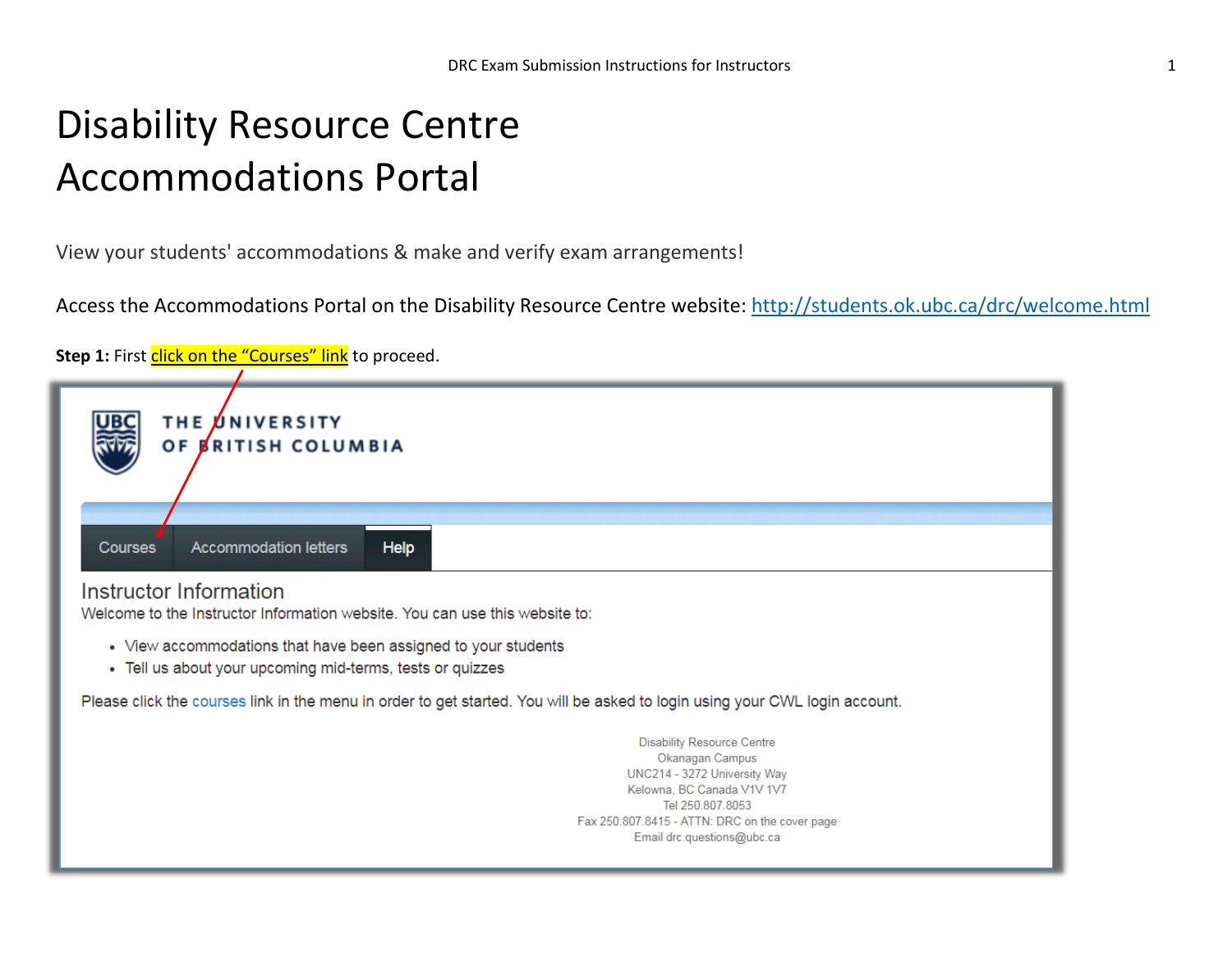Step 2:Here you will see all the coursthat you teach. Click on "Tests and Exame" see if a student has already submitted a Class Test listing for that course.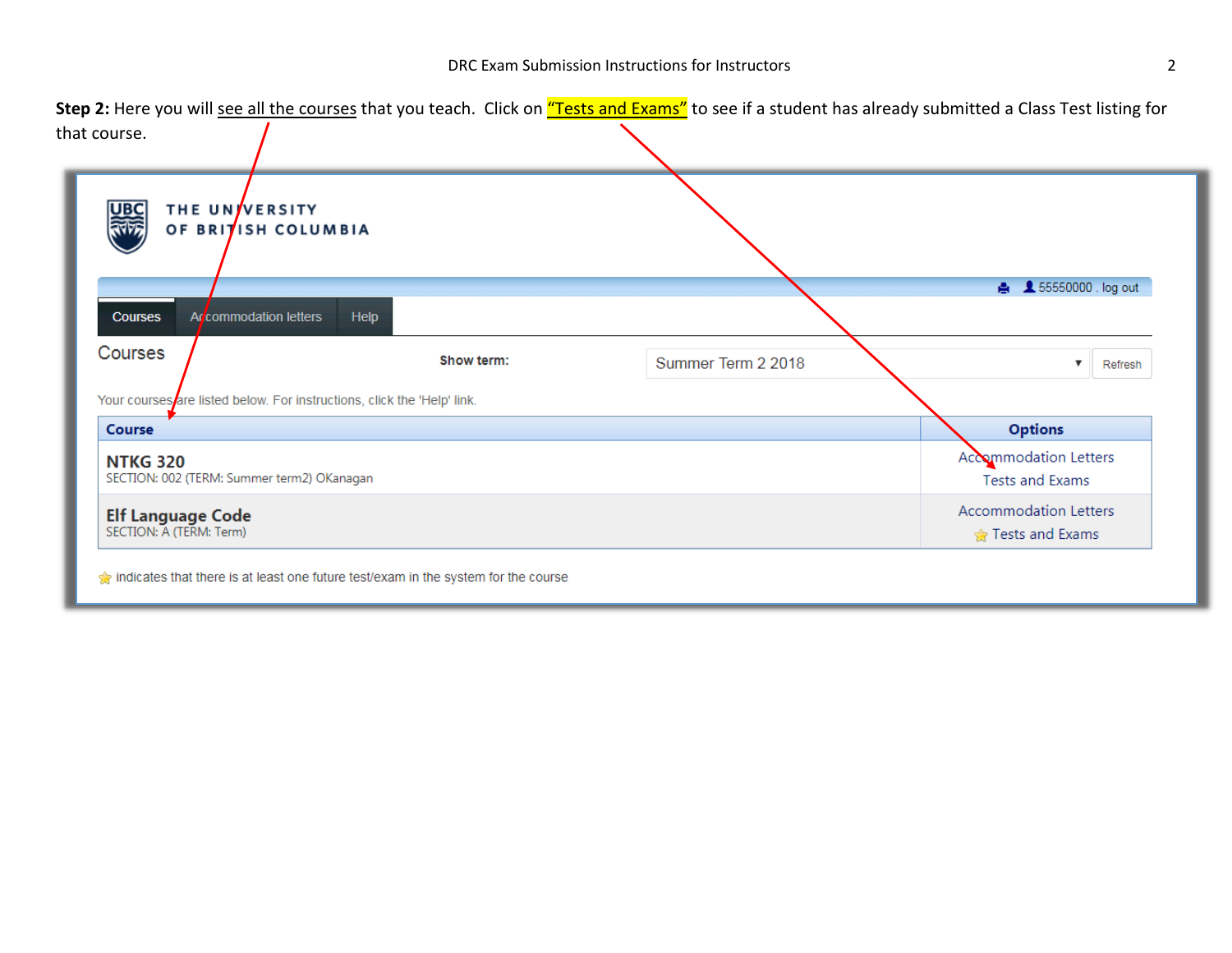

You will see the schedule of exams. Either "Confirm or Edit" exams that have already been inputted.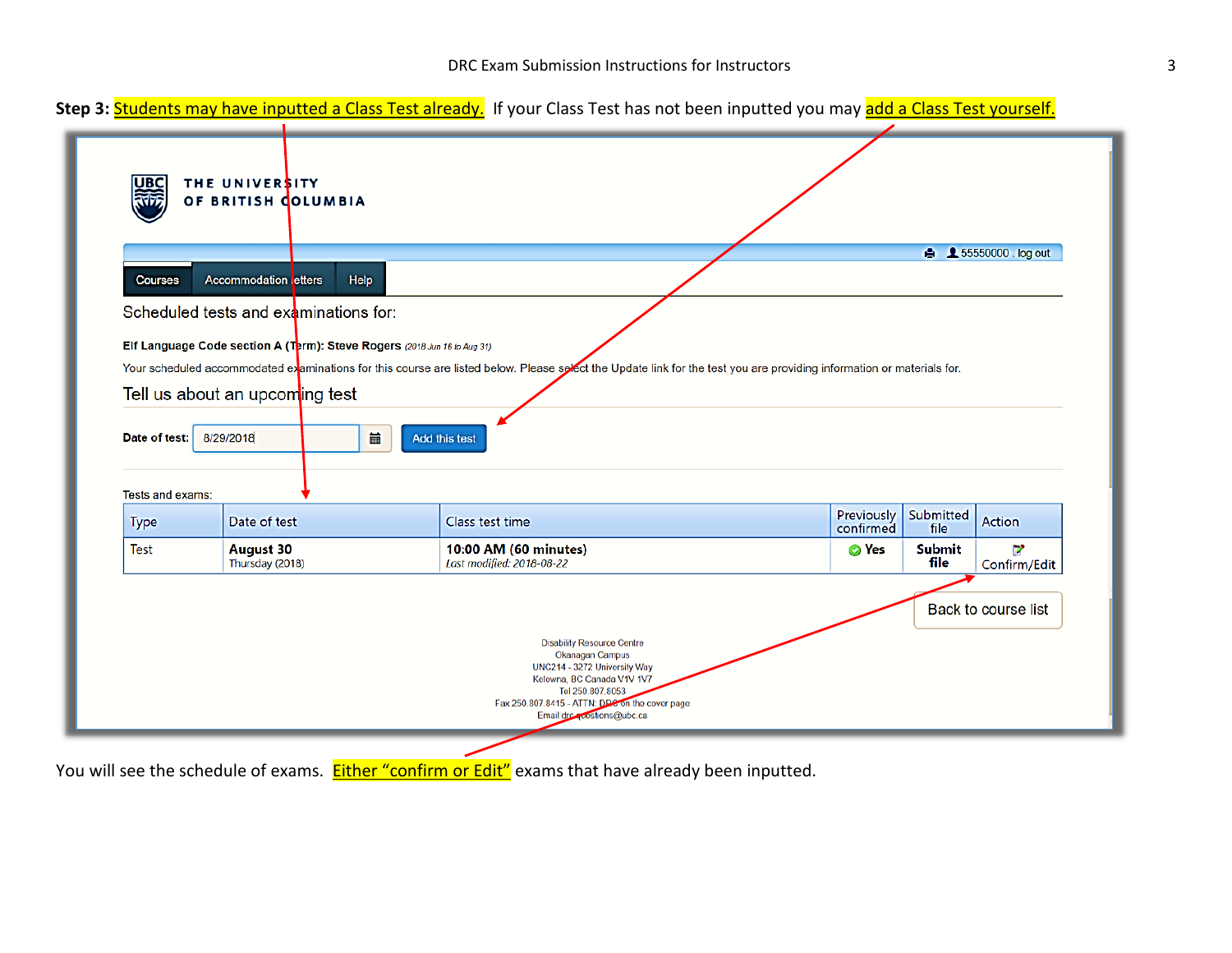**Step 4:** If you need to "Edit" that Class Test submission these are the following 4 steps:

| UBC<br>THE UNIVERSITY<br>OF BRITISH COLUMBIA |                                                 |           |                                                                                                                                                                                                                                 |                                   |
|----------------------------------------------|-------------------------------------------------|-----------|---------------------------------------------------------------------------------------------------------------------------------------------------------------------------------------------------------------------------------|-----------------------------------|
| 1. Test details                              | 1. Test / Exam Information                      |           |                                                                                                                                                                                                                                 | <b>A</b> 55550000 log out         |
| 2. Students                                  |                                                 |           |                                                                                                                                                                                                                                 |                                   |
| 3. Test Information                          | <b>Course: Elf Language Code sect. A (Term)</b> |           |                                                                                                                                                                                                                                 |                                   |
| 4. Submit changes                            |                                                 |           | Please enter the original text start and end times manually, or click on the clock icons to pick from a list. We will calculate and apply<br>appropriate time extensions. you must cancel this test booking, please contact us. |                                   |
|                                              | Date of test:                                   | 8/30/2018 | Ħ                                                                                                                                                                                                                               |                                   |
|                                              | <b>Test start time:</b>                         | 10:00am   |                                                                                                                                                                                                                                 |                                   |
|                                              | Test end time:                                  | 11:00am   |                                                                                                                                                                                                                                 |                                   |
|                                              |                                                 |           |                                                                                                                                                                                                                                 | Previous<br><b>Next</b><br>Cancel |

*Step 4.1: Make changes to the "Test Details"*

*Step 4.2: Note your students who have booked to write with the DRC. Click Next.*

| 器族<br>THE UNIVERSITY<br>OF BRITISH COLUMBIA           | <b>A</b> 165550000 log out                                                                                                                                                                                                                                |  |  |  |  |  |
|-------------------------------------------------------|-----------------------------------------------------------------------------------------------------------------------------------------------------------------------------------------------------------------------------------------------------------|--|--|--|--|--|
| 1. Test details<br>2. Students<br>3. Test Information | 2. Students scheduled to-date for Elf Language Code sect. A (Serm)<br>Below is the list of students that have registered to write this test with us so far. Please review this list and click the 'Next' button at the<br>bottom of the page to continue. |  |  |  |  |  |
| 4. Submit changes                                     | Student Name & ID<br><b>Time</b><br><b>Date</b>                                                                                                                                                                                                           |  |  |  |  |  |
|                                                       | trevstst Test (11119999)<br><b>August 30</b><br>10:00 AM to<br>11:00 AM<br>Thursday<br>(2018)                                                                                                                                                             |  |  |  |  |  |
|                                                       | <b>Next</b><br>Cancel<br>Previous                                                                                                                                                                                                                         |  |  |  |  |  |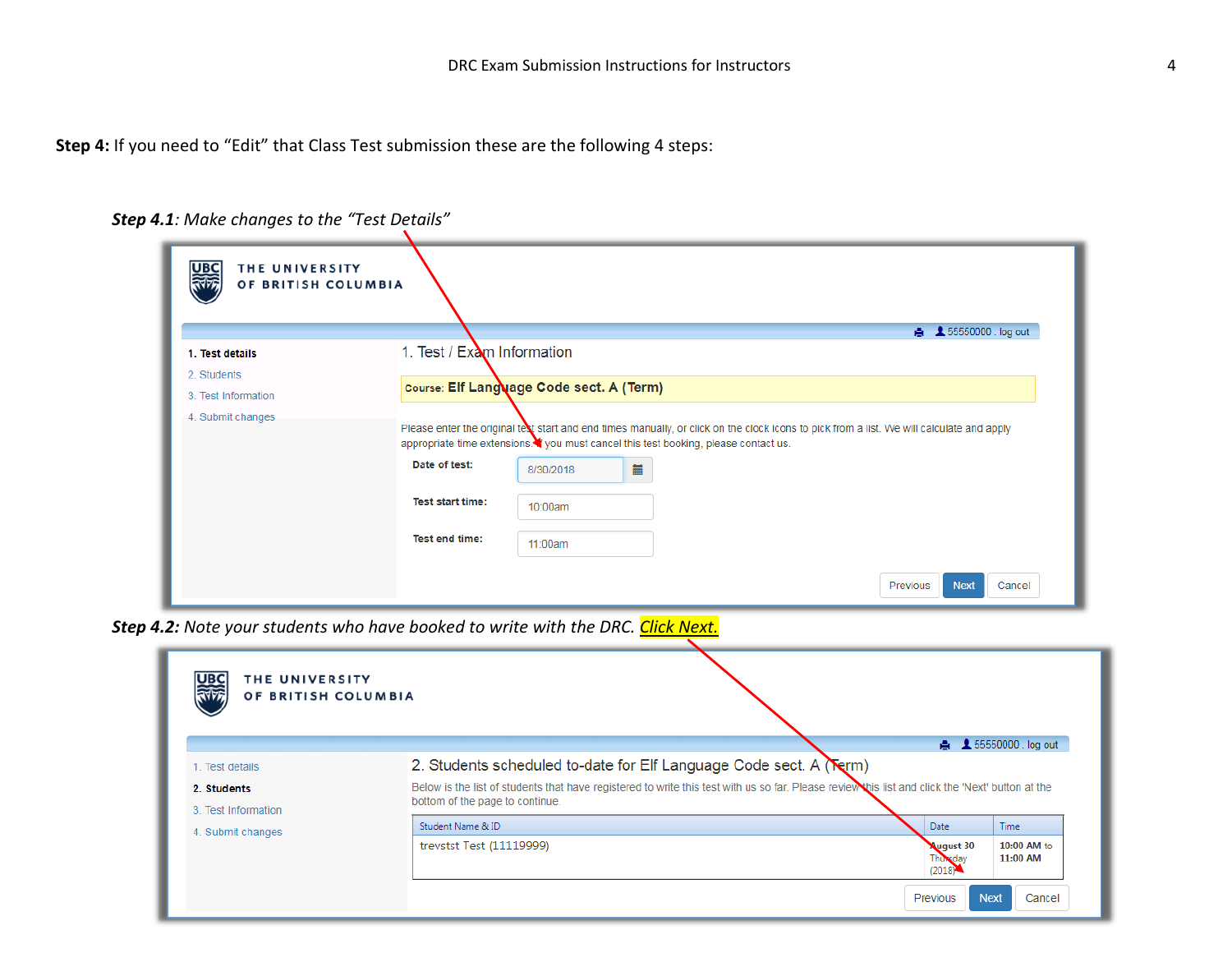*Step 4.3: Add additional information such as "open/closed book, calculator type, etc."*



## *Step 4.4: upload an exam file*.

*(exam files can be uploaded later or edited at a later date)*

|                     | <b>A</b> <u></u> £ 55550000 log out                                                                                                                                                                                                                                                                                                                                                                                                     |  |  |  |  |
|---------------------|-----------------------------------------------------------------------------------------------------------------------------------------------------------------------------------------------------------------------------------------------------------------------------------------------------------------------------------------------------------------------------------------------------------------------------------------|--|--|--|--|
| 1. Test details     | 4. Contirm exam details for Elf Language Code sect. A (Term)                                                                                                                                                                                                                                                                                                                                                                            |  |  |  |  |
| 2. Students         | Please review the information below and click the 'Submit changes' button at the bottom of this form to submit your changes. If you have<br>any questions or concerns please do not hesitate to contact us.                                                                                                                                                                                                                             |  |  |  |  |
| 3. Test Information | <b>Test details</b>                                                                                                                                                                                                                                                                                                                                                                                                                     |  |  |  |  |
|                     | Elf Language Code sect. A Term)<br>Thu August 30, 2018 . 10:30am - 11:30am                                                                                                                                                                                                                                                                                                                                                              |  |  |  |  |
|                     | File upload<br>Note: If you are not able to upload a digital copy of the exam here, a paper copy of the exams, booklets and/or scantron sheets<br>(for each student registered in your course) must be delivered to the Exams Office in advance of your scheduled test or exam, at<br>least one business day in advance.<br>Select test/exam file to submit:<br>Previously uploaded tests:<br><b>E</b> Browse<br>No records to display. |  |  |  |  |

*Finally click on "Submit Changes"*